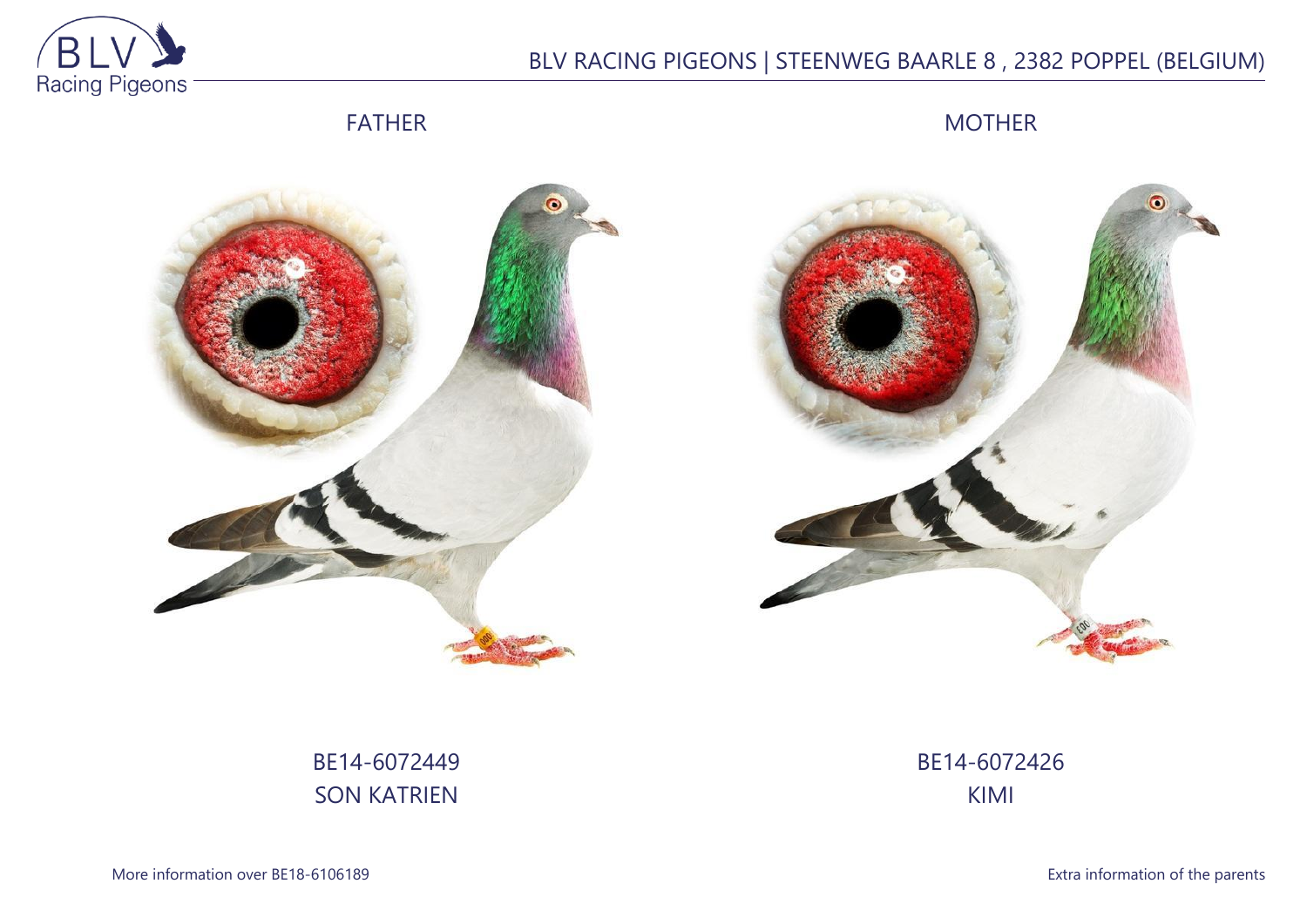

## BLV RACING PIGEONS | STEENWEG BAARLE 8 , 2382 POPPEL (BELGIUM)

Kimi

M-6407575-97

Blauw

 $\overline{V}$ : 2182150-04

M: 6177647-08







| zomerjong                                                                                                                                 | $V: 6073276-05$<br>laat                                                                                                                                                                                                                                                                                                                         | $V: 6555280-98$<br>Aerts gebr. Bevel                                                                                                                                                                                                                                                                                                             |
|-------------------------------------------------------------------------------------------------------------------------------------------|-------------------------------------------------------------------------------------------------------------------------------------------------------------------------------------------------------------------------------------------------------------------------------------------------------------------------------------------------|--------------------------------------------------------------------------------------------------------------------------------------------------------------------------------------------------------------------------------------------------------------------------------------------------------------------------------------------------|
| 6224270-08<br>Pascal<br>Rechtstreeks Van Nueten<br>Ludo<br>Vader BE09-6111553<br>3e Nat. Bourges 37.357 d                                 | M: 6068125-01<br>geschelpt                                                                                                                                                                                                                                                                                                                      | M:6549151-99<br>blauw dochter Raket<br>Houben Itegem<br>$V: 6192718-98$<br>blauw Aerts gebr. Bevel<br>laat<br>M:6044907-99<br>G. dochter Bugsy                                                                                                                                                                                                   |
| M: 6119102-11<br>Katrien<br>Zus Kim.1e Nat. Guéret<br>Zus BE09-6111546<br>Zus BE10-6031731<br>38e Prov. Montlucon<br>18e Bourges I. Prov. | 6257240-03<br>v.<br>Torre<br>Vader Kim, 1e Nat. Guéret<br>Vader BE09-6111546<br>Vader BE11-6119102<br>Vader BE10-6031731<br>Vader BE12-6023287<br>Vader BE13-6062110<br>M: 6034734-06<br>Celien<br>Moeder Kim.1e Nat. Guéret<br>Moeder BE09-6111546<br>Moeder BE10-6031731<br>Moeder BE12-6023287<br>Moeder BE13-6062110<br>Moeder BE11-6119102 | Houben Itegem<br>$\nabla 6335690-98$<br>"KAASBOER" superkweker<br>vader en grootvader van<br>verschillende topduiven<br>M:6407575-97<br>Blauw<br>Superkweekduivin<br>Henderickx Bart Berlaar<br>$\nabla 6517591-99$<br>Blauw - wit<br><b>Rijmenands Frans</b><br>grootvader van 1ste Nat.<br>M-2072711-02<br>Blauw - wit<br>Huysegoms Theo Meise |

| /: 6207331-97                                                           |
|-------------------------------------------------------------------------|
| M: 6204237-96                                                           |
| V: 6210117-98                                                           |
| M: 6165845-97                                                           |
| V: 6237283-95                                                           |
| M: 6204237-96                                                           |
| V: 6165825-97                                                           |
| M: 6424264-97                                                           |
| 6235626-92<br>Blauw<br>6404318-96<br><b>BLAUW</b>                       |
| 6450252-97<br><b>Marcel Cortens</b><br>6370004-95<br>Dikke Blauw Gaston |
| 2002652-94<br>Blauw                                                     |
| 2002291-99<br>Blauw                                                     |

Van de Wouwer Kurt

| Halfsister Kim<br>Moeder van:<br>16. Nat.Chateauroux<br>16. Prov. Vierzon<br>27. Prov. Gien                                                                                               |  |
|-------------------------------------------------------------------------------------------------------------------------------------------------------------------------------------------|--|
| 6257240-03<br>Torre<br>Vader Kim.1e Nat. Guéret<br>Vader BE09-6111546<br>Vader BE11-6119102<br>Vader BE10-6031731<br>Vader BE12-6023287<br>Vader BE13-6062110<br>o.gr vader Nat Asduif 18 |  |
| M: 2076111-11<br>Hennes Kristiaan                                                                                                                                                         |  |
|                                                                                                                                                                                           |  |





**Hok Van de Wouwer** Melkouwen 8 - 2590 Berlaar (Belgium)

**Hok Van de Wouwer** Melkouwen 8 - 2590 Berlaar (Belgium)

More information over BE18-6106189 **Extra information of the parents** Extra information of the parents

Van de Worwer Kint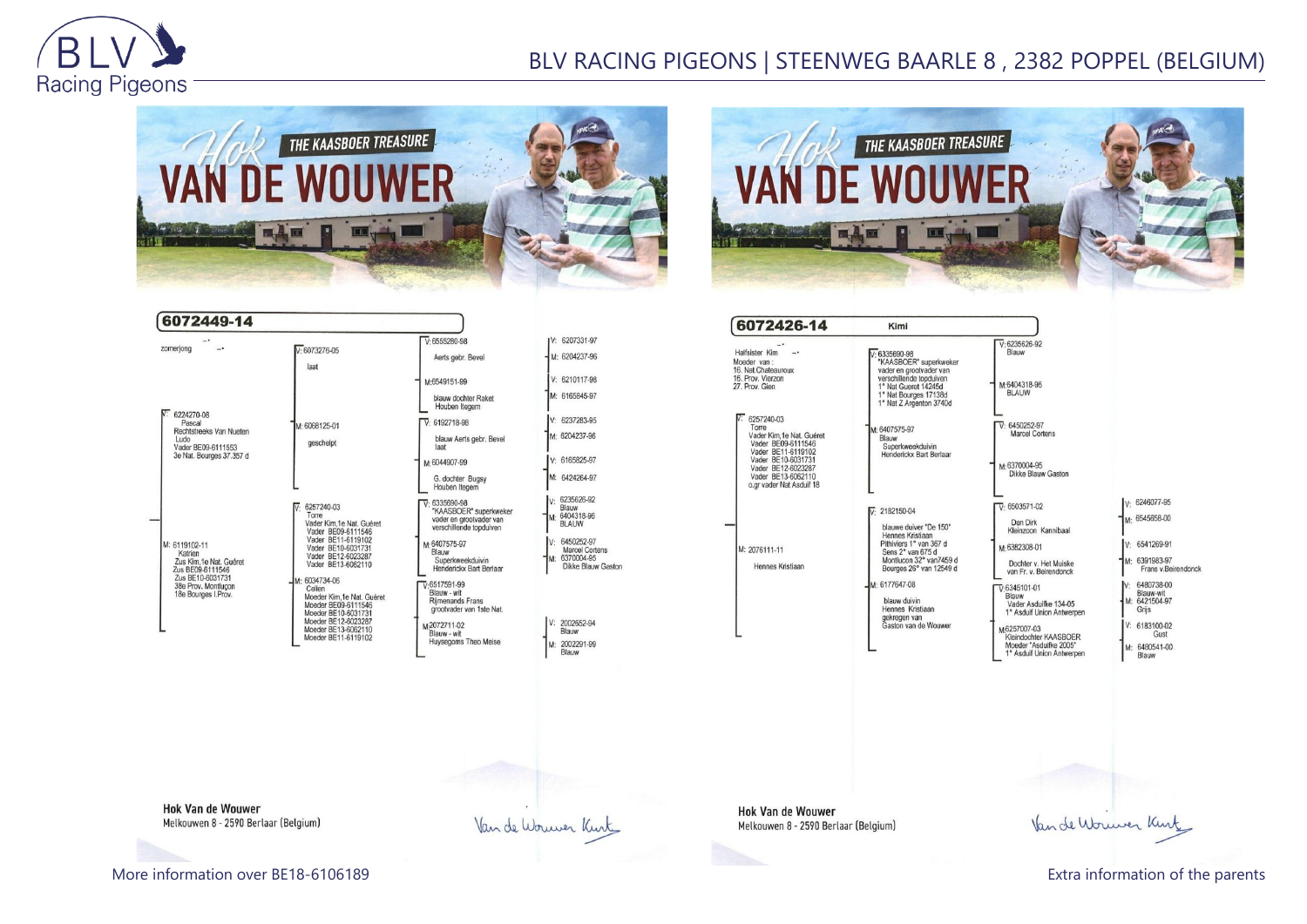

#### More information 6072449/2014

**Never raced, summer youngster 2014** Father of BE18-6063768 **691. Nat. Argenton – 16,496 birds 2018 835. Nat. Chateauroux – 12,855 birds 2018 289. prov. Chevrainvilliers – 5,197 birds 2018** Full brother to 'Marie' 268/12 **10. Nat. Zone / 27. Nat. Châteauroux - 19,691 birds 32. Nat. Zone Argenton - 8,624 birds 2012 / 193. Nat. 25,949 birds 43. Nat. Zone La Souterraine - 6,618 birds 2012 / 126. Nat. 19,155 birds 124. Nat. Zone Bourges II - 12,532 birds 2012 / 255. Nat. 33,524 birds 151. s-Nat. Vierzon - 10,480 birds 2014 225. Nat. Zone Bourges - 4,783 birds 2014 / 911. Nat. 22,663 birds 396. Nat. Zone Bourges - 3,493 birds 2013 638. Nat. Guéret - 2,656 birds 2013 692. Nat. Zone Châteauroux - 2,954 birds 2014 901. Nat. Zone Guéret - 5,726 birds 2012** Half brother (same father) to '553/09' **3. Nat. Bourges – 37,357 birds 47. Nat. Zone / 66. Nat. Limoges - 14,211 birds 2010 - MOTHER IS 'KATRIEN', FROM TOP PAIR 'TORRE SON KAASBOER' X 'CELIEN'** Winner of **18. s-Nat. Bourges YL – 2,263 birds 2012 38. prov. Montauban YL - 2,222 birds 2012 124. prov. Argenton – 3,104 birds / 926. Nat. 20,383 birds 176. Nat. Zone Montluçon YL - 8,766 birds 2012 / 320. Nat. 22,875 birds 276. Nat. Zone Argenton - 7,608 birds 2011 / 919. Nat. 20,383 birds 41. Dourdan YB – 1,149 birds 2011** Full sister to 'Marieke' & 'Dina', both g.mother of 'New Kim' **1. Nat. acebird great middle dist. KBDB 2018 2. Nat. Chateauroux - 17,281 birds 2018 12. Nat. Argenton - 16,496 birds 2018 4. Nat. Zone Argenton – 4,990 birds 21. Nat. Chateauroux - 12,855 birds 2018 52. prov. Blois - 2,923 birds 2018 95. Melun – 973 birds 165. prov. Le Mans - 1,315 birds 2018**

### More information of 6072426/2014

**Never raced, summer youngster 2014** Mother of BE16-6023135 **16. Nat. Chateauroux - 14,762 birds 2016 16. prov. Vierzon - 1,889 birds 2017 27. prov. Gien - 5,470 birds 5,470 birds 2016 79. prov. Vierzon – 1,787 birds 2017 66. Nat. Zone / 165. Nat. Chateauroux - 2,858 birds 2018 83. Nat. Zone Chateauroux - 8,584 birds 2017 312. Nat. Chateauroux – 26,695 birds 85. Nat. Zone Bourges - 8,989 birds 2016 301. Nat. Bourges – 28,078 birds 120. I.prov. Vierzon - 4,854 birds 2017 208. Nat. Zone Argenton - 5,314 birds 2016 501. Nat. Argenton – 19,592 birds 367. Nat. Chateauroux – 1,712 birds 2017 15. Noyon – 315 birds 2018 Also 513.-597.-720.-785.-830.-840. Nat. Zone** Mother of BE20-6188015 **108. Nat. Argenton – 23,280 birds 2020 47. Nat. Zone Argenton – 7,393 birds 1218. Nat. Bourges – 9,844 birds 2020** Half sister to 'Kim' **1. Nat. Gueret - 14,245 birds 1. young acebird Cureghem Centre 1. young acebird LCB Super ace 'Beyers' Bourges /Argenton 38. Nat. Argenton - 23,900 birds 87. Nat. Bourges - 37,357 birds 4. prov. Salbris - 1,080 birds 203. prov. Orleans – 7,510 birds** Half sister to 'Marieke' & 'Dina', both g.mother 'New Kim' **1. Nat. acebird great middle dist. KBDB 2018 2. Nat. Chateauroux - 17,281 birds 2018 12. Nat. Argenton - 16,496 birds 2018 4. Nat. Zone Argenton – 4,990 birds 21. Nat. Chateauroux - 12,855 birds 2018 52. prov. Blois - 2,923 birds 2018 95. Melun – 973 birds 165. prov. Le Mans - 1,315 birds 2018**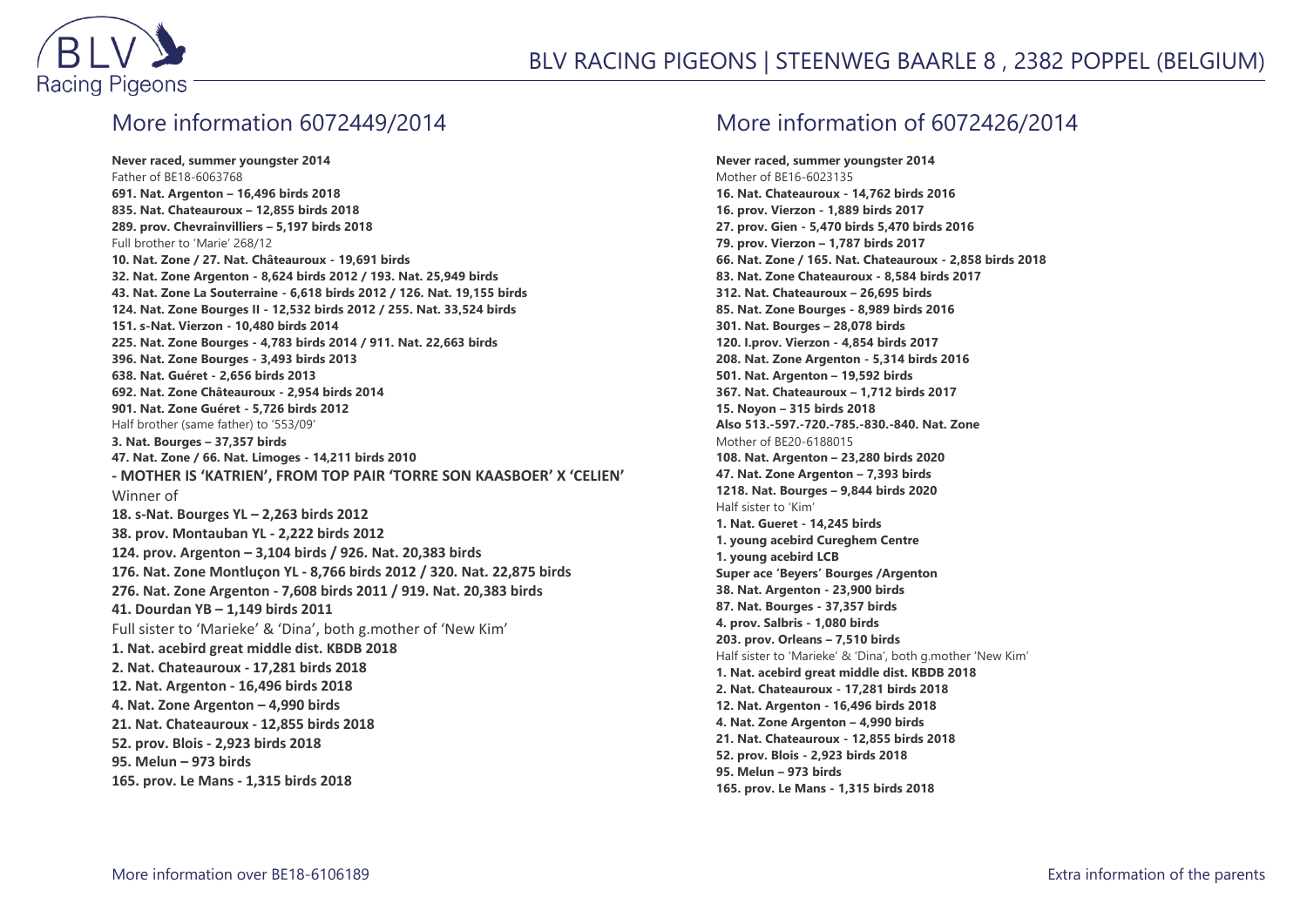

#### G.mother of 'Diamond Kim' 032/20

**6. Belgian youngster PIPA ranking 4 National races 21. Nat. acebird great middle dist. KBDB 2020 14. Nat. Argenton - 23,286 birds 2020 35. Nat. Chateauroux - 20,789 birds 2020 617. Nat. Bourges – 28,551 birds 2020 796. Nat. Chateauroux – 15,322 birds 2020** - G.mother of 'Nestsister Diamond Kim' 031/20 **88. Nat. Zone / 224. Nat. Chateauroux 15,322 birds 2020 526. Nat. Zone Argenton – 7,393 birds 2020 - FATHER IS 'TORRE', SUPER SON 'KAASBOER' X 'SUPER KWEKER HENDERICKX'** Father of a whole deal of super performers including **- 'Kim' 1. Nat. Gueret - 14,245 birds 1. young acebird Cureghem Centre … 1. young acebird LCB Super ace 'Beyers' Bourges /Argenton 38. Nat. Argenton - 23,900 birds … 87. Nat. Bourges - 37,357 birds 4. prov. Salbris - 1,080 birds - 'Sister Kim' Winner of 99.-109.-428.-798. provincial - 'Montluçon' 1. prov. Montlucon - 1,913 birds - 'Marieke' 546/09 5. Nat. Limoges YL - 14,211 birds 2010 Also winner 26.-88.-123.-140.-190.-341.-353.-444.-477. National G.mother of 'New Kim', 1. Nat. acebird great middle dist. KBDB 2018 - 'Dina' 731/10 3. prov. / 9. Nat. Zone Bourges - 11,739 birds 2010 / 28. Nat. 30,742 birds 24. prov. Guéret - 1,871 birds … 41. prov. Blois - 1,041 birds G.mother of 'New Kim', 1. Nat. acebird great middle dist. KBDB 2018 - 'Katrien' 102/11 18. s-Nat. Bourges YL – 2,263 birds 2012 Also 38.-124. prov. & 176.-276. Nat. Zone** - Mother of 'Marie' 268/12 **10. Nat. Zone / 27. Nat. Châteauroux - 19,691 birds Also winners 32.-43.-124.-151.-225. Nat. Zone / s-Nat. - 'Silke' 110/13 Winner of 34.-51.-51. Nat. Zone & 3x top 250 National - 'Daughter Torre' At Johan De Belser breeder 3. Nat. acebird great MD KBDB 2020**